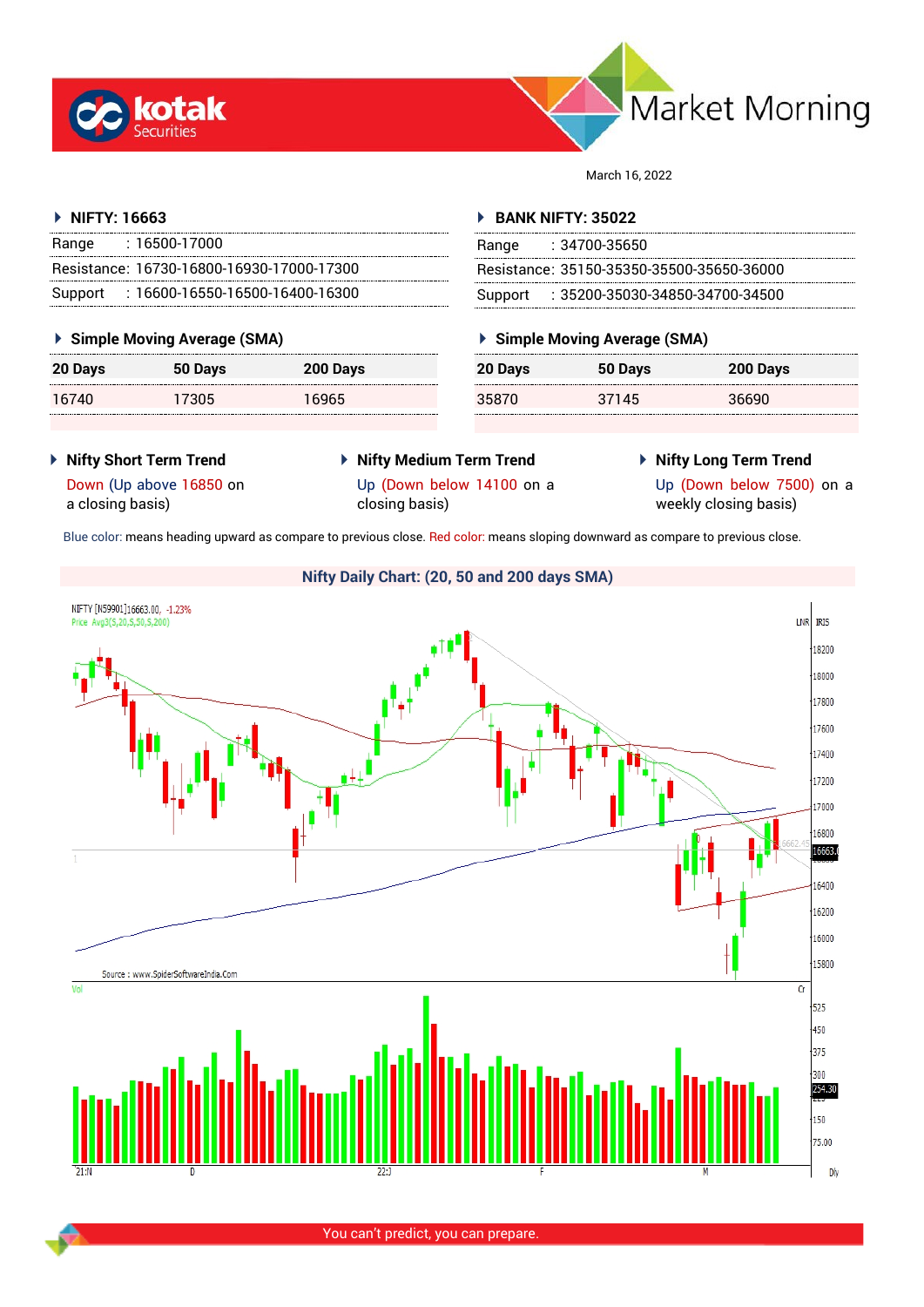#### **Market Analysis**

and Russia and a rebound from extremely low levels in China Tech shares. **Nifty/Sensex Daily View:** The market is opening higher today mainly due to a fresh round of talks between Ukraine

After a strong uptrend rally on Tuesday, profit-booking was seen higher in the benchmark indices. Nifty closed down 208 points and Sensex erased 709 points. On Tuesday, Nifty opened higher on a positive note despite sluggish market conditions, however, it corrected sharply due to continuous profit-booking at higher levels. Nifty/Sensex lost over 265/940 points from day's high. Sectors such as metals, oil and gas saw improvement, while select auto and consumption segments saw buying interest. Technically, the short-term structure of the market is still bullish. However, on the daily chart, the index has formed a bearish candle which indicates a strong possibility of temporary weakness. We believe that as long as Nifty maintains the levels of 16500-16400/55100- 54850, the uptrend texture is intact. On the upside, the immediate hurdle would be 16900-16980 / 56550-56800. On the other hand, the dismissal of 16500/5510 could extend further weakness to 16350-16300/54600 - 54400. Market structure is volatile so level based trading would be the ideal strategy for day traders. In case the Nifty closes above 17000 then it would open the strong possibilities of hitting 17300 levels.

# **RATING SCALE (PRIVATE CLIENT GROUP)**

| <b>BUY</b>             |                          | $-$ A condition that indicates a good time to buy a stock. The exact circumstances of the signal will be determined by the indicator that an<br>analyst is using. |
|------------------------|--------------------------|-------------------------------------------------------------------------------------------------------------------------------------------------------------------|
| SELL                   | $\overline{\phantom{0}}$ | A condition that indicates a good time to sell a stock. The exact circumstances of the signal will be determined by the indicator that an<br>analyst is using.    |
| <b>Stop Loss Order</b> |                          | - An instruction to the broker to buy or sell stock when it trades beyond a specified price. They serve to either protect your profits or<br>limit your losses.   |

#### **FUNDAMENTAL RESEARCH TEAM (PRIVATE CLIENT GROUP)**

[shrikant.chouhan@kotak.com](mailto:shrikant.chouhan@kotak.com) arun.agarwal@kotak.com agarwal.amit@kotak.com Hemali.Dhame@kotak.com

**Jatin Damania Purvi Shah Rini Mehta K. Kathirvelu** Metals & Mining, Midcap Pharmaceuticals Research Associate Support Executive jatin.damania@kotak.com [purvi.shah@kotak.com](mailto:purvi.shah@kotak.com) rini.mehta@kotak.com [k.kathirvelu@kotak.com](mailto:k.kathirvelu@kotak.com) +91 22 6218 6440 +91 22 6218 6432 +91 80801 97299 +91 22 6218 6427

**Sumit Pokharna Pankaj Kumar** Oil and Gas, Information Tech Construction, Capital Goods & Midcaps sumit.pokharna@kotak.com pankajr.kumar@kotak.com

+91 22 6218 5408 +91 22 6218 6443 +91 22 6218 6439 +91 22 6218 6433

+91 22 6218 6438 +91 22 6218 6434

**Shrikant Chouhan Arun Agarwal Amit Agarwal, CFA Hemali Dhame** Head of Research Auto & Auto Ancillary Transportation, Paints, FMCG Banking & Finance

## **TECHNICAL RESEARCH TEAM (PRIVATE CLIENT GROUP)**

**Shrikant Chouhan Amol Athawale Sayed Haider**

[shrikant.chouhan@kotak.com](mailto:shrikant.chouhan@kotak.com) [amol.athawale@kotak.com](mailto:amol.athawale@kotak.com) Research Associate +91 22 6218 5408 +91 20 6620 3350 [sayed.haider@kotak.com](mailto:sayed.haider@kotak.com)

+91 22 62185498

## **DERIVATIVES RESEARCH TEAM (PRIVATE CLIENT GROUP)**

+91 22 6218 5497 +91 33 6615 6273

**Sahaj Agrawal Prashanth Lalu Prasenjit Biswas, CMT, CFTe** [sahaj.agrawal@kotak.com](mailto:sahaj.agrawal@kotak.com) [prashanth.lalu@kotak.com](mailto:prashanth.lalu@kotak.com) [prasenjit.biswas@kotak.com](mailto:prasenjit.biswas@kotak.com)